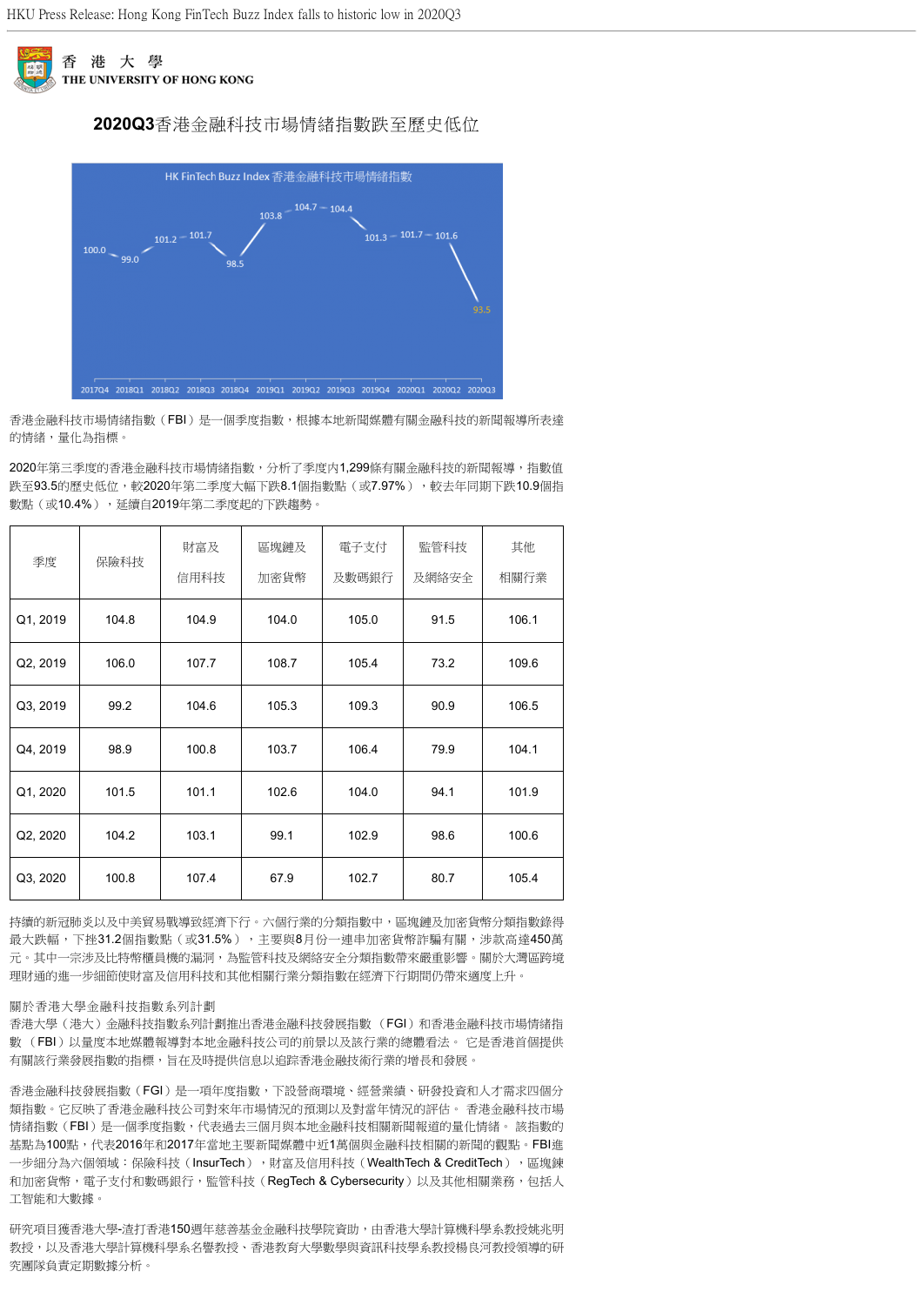香港大學金融科技指數成立顧問委員會,為項目提供專業意見。顧問委員會由本港金融科技行業的專業人 士組成,包括香港大學、香港金融科技協會、投資推廣署、數碼港、香港科技園以及東亞銀行有限公司的 代表。委員會成員負責篩選金融科技公司參與年度問卷調查;以及就指數計算及研究方法提供專業意見。

「香港大學金融科技指數系列」研究項目網址: [www.fintechindex.hku.hk](http://www.fintechindex.hku.hk/)。

香港大學 **-** 渣打香港**150**週年慈善基金 金融科技學院

香港大學 - 渣打香港150週年慈善基金 金融科技學院 (港大 - 渣打慈善基金 金融科技學院)於2020年4月 成立,旨在培育世界頂級專才和開展創新的學術研究,透過領導金融科技的持續發展,進一步鞏固香港作 為國際金融中心的地位。

渣打香港150週年慈善基金捐出六千萬港元資助學院,由港大工程學院計算機科學系主理,並獲法律學院 以及經濟及工商管理學院支持。

傳媒查詢:

香港大學傳訊及公共事務處高級經理(傳媒)尹慧筠(電話: 28592600;電郵: [melwkwan@hku.hk](mailto:melwkwan@hku.hk)) 香港大學計算機科學系教授姚兆明教授(電郵: [smyiu@cs.hku.hk](mailto:smyiu@cs.hku.hk))或 香港大學計算機科學系名譽教授;香港教育大學數學與資訊科技學系教授楊良河教授(電郵: [plhyu@cs.hku.hk](mailto:plhyu@cs.hku.hk); [plhyu@eduhk.hk](mailto:plhyu@eduhk.hk))

新聞稿網上版及圖表,請瀏覽: [http://www.hku.hk/press/c\\_news\\_detail\\_21998.html](http://www.hku.hk/press/c_news_detail_21998.html)

## **Hong Kong FinTech Buzz Index falls to historic low in 2020Q3**

Hong Kong FinTech Buzz Index (FBI) is a quarterly index which represents a quantified sentiment of the local FinTech-related news articles in local Chinese news media.

According to the 1,299 news articles analysed in the past three months, Hong Kong FBI for the third quarter (Q3) of 2020 falls to a historic low of 93.5, a sharp decline of 8.1 index points (or 7.97%) from the second quarter. Year-on-year (YoY) change drops by 10.9 index points (or 10.4%), continuing a downward trend from the peak in 2019Q2.

| Period      | <b>InsurTech</b> | WealthTech<br>& CreditTech | Blockchain &<br>Cryptocurrency | Payment<br>& Digital<br>Banking | RegTech &<br>Cybersecurity | Supporters<br>& Others |
|-------------|------------------|----------------------------|--------------------------------|---------------------------------|----------------------------|------------------------|
| Q1,<br>2019 | 104.8            | 104.9                      | 104.0                          | 105.0                           | 91.5                       | 106.1                  |
| Q2,<br>2019 | 106.0            | 107.7                      | 108.7                          | 105.4                           | 73.2                       | 109.6                  |
| Q3,<br>2019 | 99.2             | 104.6                      | 105.3                          | 109.3                           | 90.9                       | 106.5                  |
| Q4,<br>2019 | 98.9             | 100.8                      | 103.7                          | 106.4                           | 79.9                       | 104.1                  |
| Q1,<br>2020 | 101.5            | 101.1                      | 102.6                          | 104.0                           | 94.1                       | 101.9                  |
| Q2<br>2020  | 104.2            | 103.1                      | 99.1                           | 102.9                           | 98.6                       | 100.6                  |
| Q3,<br>2020 | 100.8            | 107.4                      | 67.9                           | 102.7                           | 80.7                       | 105.4                  |

The economic downturn continues due to the ongoing COVID-19 pandemic as well as the US-China trade war. Of the 6 sectors, the sub-index of Blockchain & Cryptocurrency recorded the largest decrease of 31.2 index points (or 31.5%) because of massive cryptocurrency scams in August, duping investors of more than \$4.5 million. One of the cryptocurrency scams involving the vulnerability in Bitcoin ATMs also seriously affected the RegTech & Cybersecurity sub-index. The announcement with more details on the Greater Bay Area Cross-boundary Wealth Management Connect Pilot Scheme resulted in a moderate increase in the sub-indices of Wealth Technology and Credit Technology (WealthTech & CreditTech) and Supporters & Other Related Business, despite the economic downturn.

## **About the HKU FinTech Index Series Project**

The HKU FinTech Index Series Project introduces the Hong Kong FinTech Growth Index (FGI) and the Hong Kong FinTech Buzz Index (FBI) to gauge local FinTech companies' outlook on the industry and